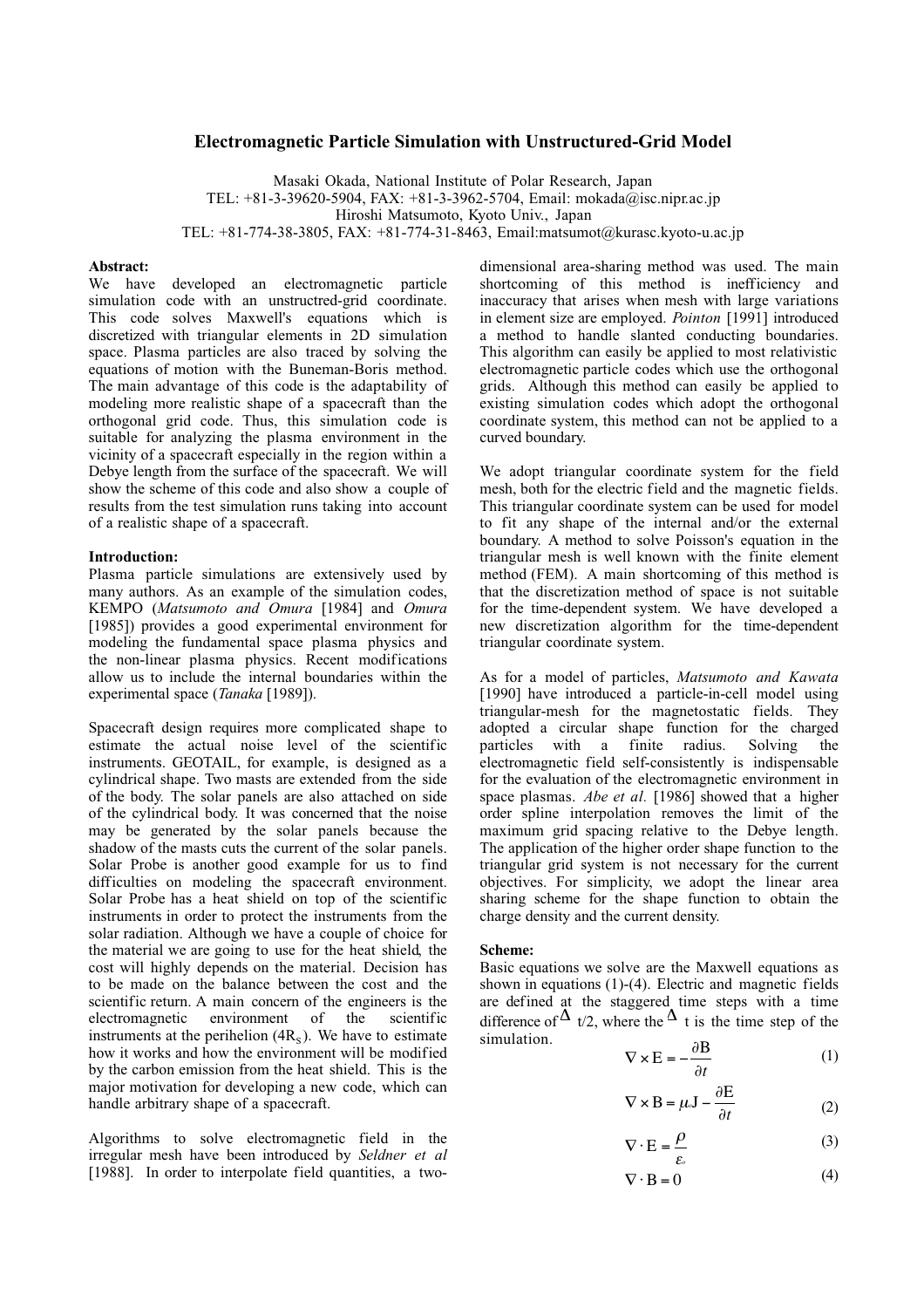The values  $\mathcal{E}^{\circ}$  and  $\mu^{\circ}$  are the dielectric permitivity and the permeability of the free space, respectively. The electric field **E** and the magnetic field **B** are defined as three-dimensional vector space. The conduction current **J** and the charge density  $\rho$  are described using plasma particle properties with the following equations.

$$
J = \sum_{A} q_{s} v_{i} \tag{5}
$$

$$
\rho = \sum_{A} q_{\cdot} \tag{6}
$$

The motion of the charged particles in the electromagnetic fields is described with the equations of motion written as:

$$
\frac{dv_i}{dt} = \frac{q}{m_s} (E + v_i \times B)
$$
 (7)

Here, the vectors  $v_i$  is the velocity of the i-th particle. The quantities  $q_s$  and  $m_s$  are the charge and the mass of the s-th particle specie, respectively.

In 2D simulation, the simulation space is discretized with the triangular grid. Electric and magnetic field component within XY plane are defined at the side of each triangular element. The Z component is defined at the center of the triangular element. Thus, the rotation of XY component is obtained as a summation of inner product of Exy and the side vector along the triangular element.



Fig. 1. Electric and magnetic field components within the simulation plane are defined at the vertex of the triangular elements.



Fig. 2 Electric field and magnetic field components in z direction is defined at the center of the triangular elements.

The rotation of Z component is obtained as the finite difference between two adjacent Z components. Figure 2 shows geometrical configuration between two adjacent triangular elements.

We briefly describe the numerical stability condition of this scheme. The differential equations (1) and (2) are integrated with the leapfrog scheme. We assume  $J = 0$ for simplicity. The variable  $l_k$  and  $m_i$  are the length of the side k and distance between the gravitational centers across the j-th side, respectively. We have

$$
B_i^{n+\frac{1}{2}} = B_i^{n-\frac{1}{2}} + \frac{\Delta t}{\overline{A}_i} \sum_{k=1}^{N_i} E_k^n l_k
$$
 (8)

$$
E_{j}^{n+1} = E_{j}^{n} + c^{2} \frac{\Delta t}{m_{j}} (B_{i}^{n+1} - B_{ij})
$$
 (9)

$$
c\Delta t \left(\frac{1}{A_i}\sum_{k=1}^{N_i} \frac{l_i^k}{m_i^k}\right)^{\frac{1}{2}} < 1 \quad : \text{CFL} \tag{10}
$$

Thus, we obtain CFL condition of this code. This indicates that the ratio between the speed of light and the numerical speed must not exceeds unity. This condition must strictly be satisfied for numerical stability. This means that if we use non-uniform grid as a model the smaller time step is required in the smaller grid region. Thus for the particle simulation using leapfrog method uniform triangular grid is more suitable rather than the irregular grid depending on the complexity of the spacecraft. This limitation is not essential as far as we are able to use enough computer resources.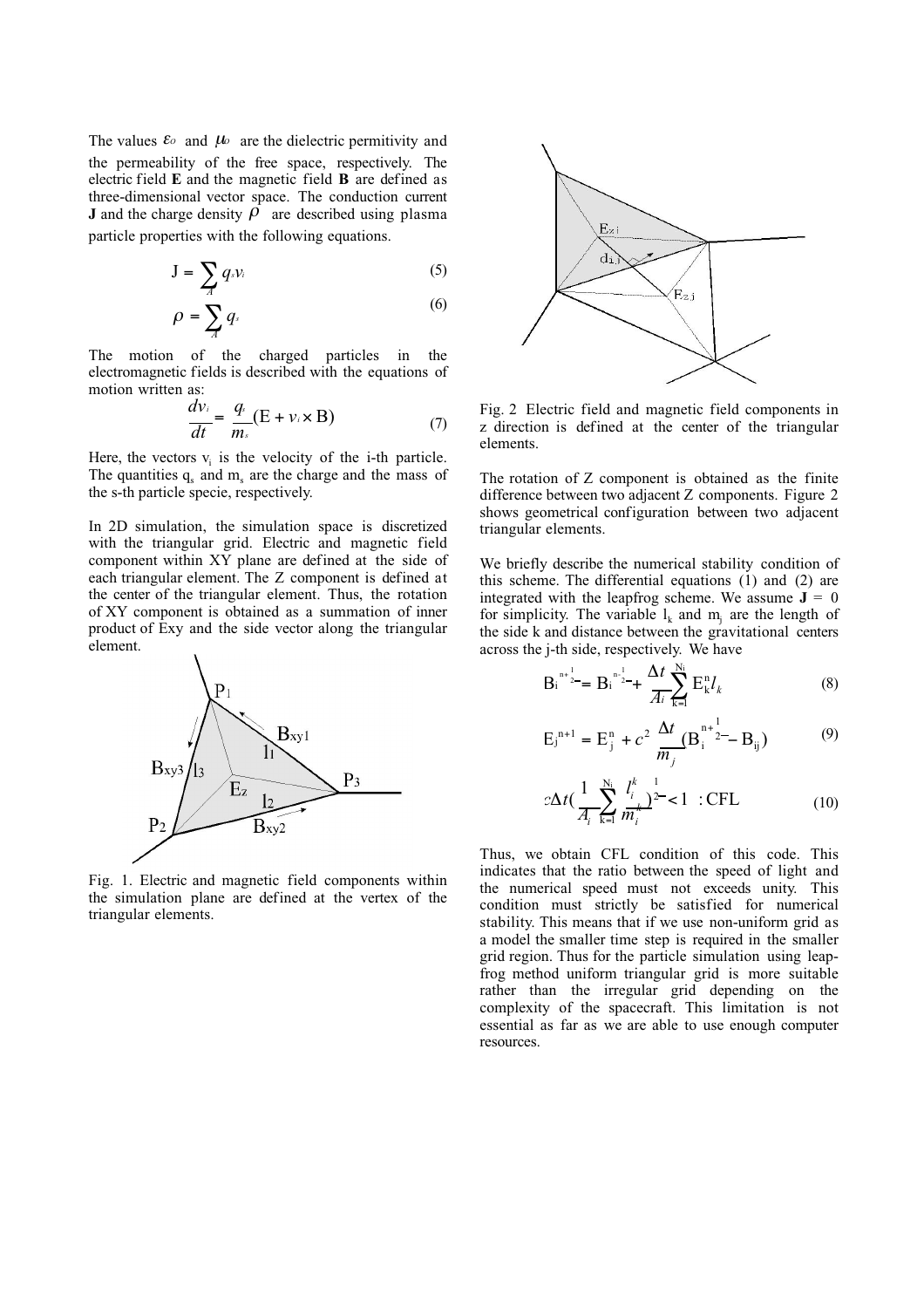

Fig. 3 Electric field vector obtained with a test simulation of the electromagnetic environment around SFU spacecraft. EM field source is located on the right side of the solar panel.

#### **Results:**

We have performed two test simulations with different type of internal boundary as a model of a spacecraft. Both results show initial stage of the simulation runs which tests the algorithms for Maxwell equations.

Figure 3 shows the results of a simulation which model Space Flyer Unit (SFU) launched by ISAS, 1996. This spacecraft has two solar panels attached on the main body. This simulation was intended to simulate how the EM wave propagate around the spacecraft due to discharge on the solar panel.

Figure 4 shows another results obtained by modeling a space shuttle like shape as an internal boundary. This simulation run is aimed to solve telecommunication environment of a large spacecraft. Thus the source of the electromagnetic wave is located at the edge of the simulation space.

In both cases, the scheme is properly solved and the electromagnetic environment is clearly reproduced by the simulation. As a test simulation, we adopt fixed boundary condition for the outer boundary.